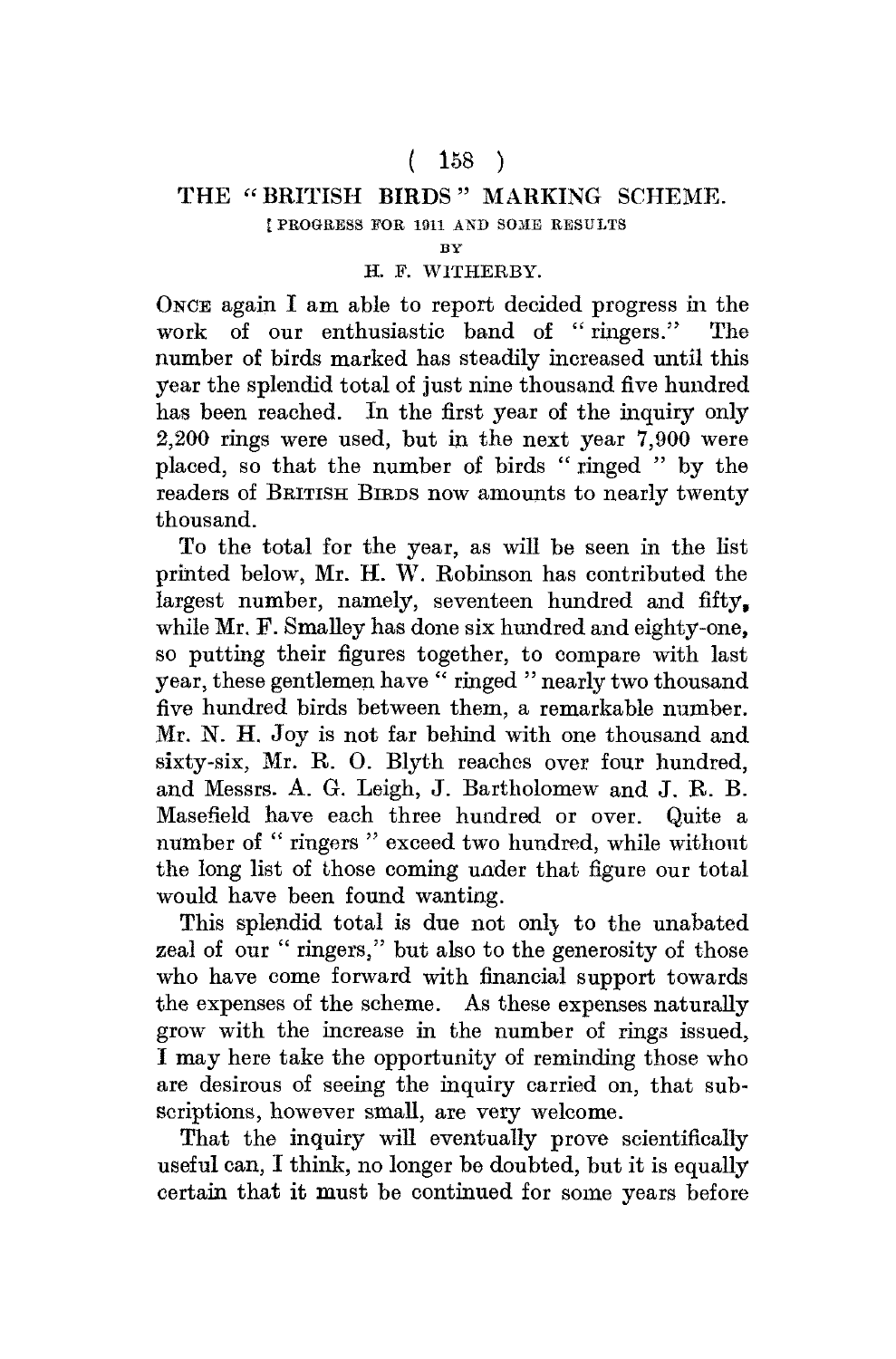really valuable results can be arrived at. The danger of drawing conclusions from too slender a basis of fact must be studiously avoided. So far as migrational movements are concerned, it is tempting to arrange " routes " on the basis of a comparatively few " recoveries," but because some individuals of a species take one route, it must not be inferred that all birds of that species go the same way, or even migrate at all. This much anyway we have already proved, and it would be fair to say that of certain birds we have now got just enough results to show how dangerous it would be to draw conclusions from them!

Having said this much in warning, I shall not be misconstrued if I point to a few results which are interesting in themselves, and may prove, in conjunction with others, to be valuable.

Four Blackbirds " ringed " in Ayrshire in June, July, and August, 1909, were found in the same place, two in July and August, 1910, and two in June and July, 1911. Two " ringed " in Berkshire in July, 1910, were found in the same place in December, 1910, and March, 1911, respectively. But another "ringed" near Glasgow in June, 1910, was found in Pembrokeshire in January, 1911.

Of Starlings caught in his useful cage-trap, Mr. Joy has already published many interesting records, showing that a number marked in January in Berkshire stayed in the same place through the following March to October, yet one marked in February travelled to Kent in the same month. Two Starlings marked in September in Lincolnshire were found in December in Pembrokeshire and Yorkshire, while another marked in October, was found in the following March in the original place.

A Meadow-Pipit marked in Yorkshire in June, 1910, was found near the same place in May, 1911. Two others marked in Yorkshire in May and July, 1911, have been found in south-west Prance, in September and October.

Three Mallards marked in Norfolk in June, 1909, were found in the same place in November, 1909, another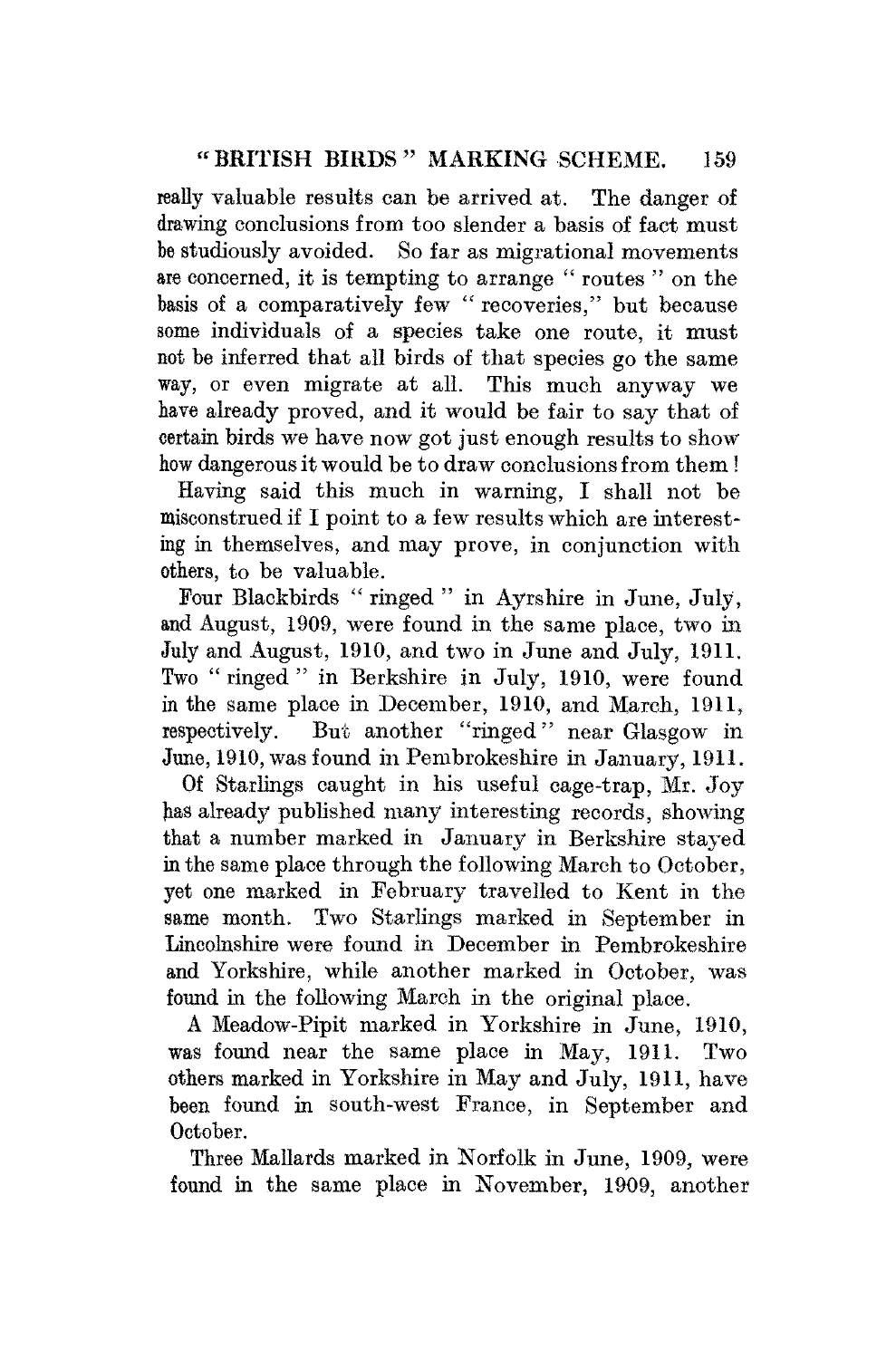marked in Dumfriesshire in June, 1910, was found within a few miles in October, 1910, but one marked in Essex, in May, 1910, was found in West Prussia in August, 1911.

Two Teal marked in Essex in February, 1910, were found near Hamburg and in Cumberland respectively, in the following August and November.

Two Lapwings marked near Glasgow in June, 1909, and June 1910, were found respectively in the Basses Pyrénées, France, in November, 1909, and near Kilkenny, Ireland, in February, 1911, while another marked in Yorkshire in July, 1909, was found in the same county in the following December.

Of Black-headed Gulls we are collecting a fine series of records, which should prove of great value with the additions that are certain to come during the next few years. The following Lesser Black-backed Gull records may be mentioned : One marked in Westmorland in July, 1911, was found in Lancashire the following September, and another marked in the same place in June, 1910, was found at the mouth of the Loire, France, in September, 1910 ; one marked at the Fame Isles in August, 1910, was taken at Hartlepool in October, 1911, and another marked in Argyllshire in July, 1910, was reported from Aveiro, Portugal, in December, 1910.

Of other " recoveries " abroad we may mention Common Terns marked in Cumberland and Renfrew, found in Spain and Portugal. Swallows marked in Lancashire and Staffordshire, reported from Indre et Loire and Charente Inferieure in France. A Pied Wagtail marked in Sussex in June, found the following December in Portugal. A Greenfinch marked in Staffordshire in June, reported the following April from Aisne, France.

I must repeat that the records are far too few for us to draw inferences from them, and indeed many of those mentioned above show this by their apparent contradictions ; but they also show what valuable results will be obtained if our " ringers " continue their work, as I am sure they will.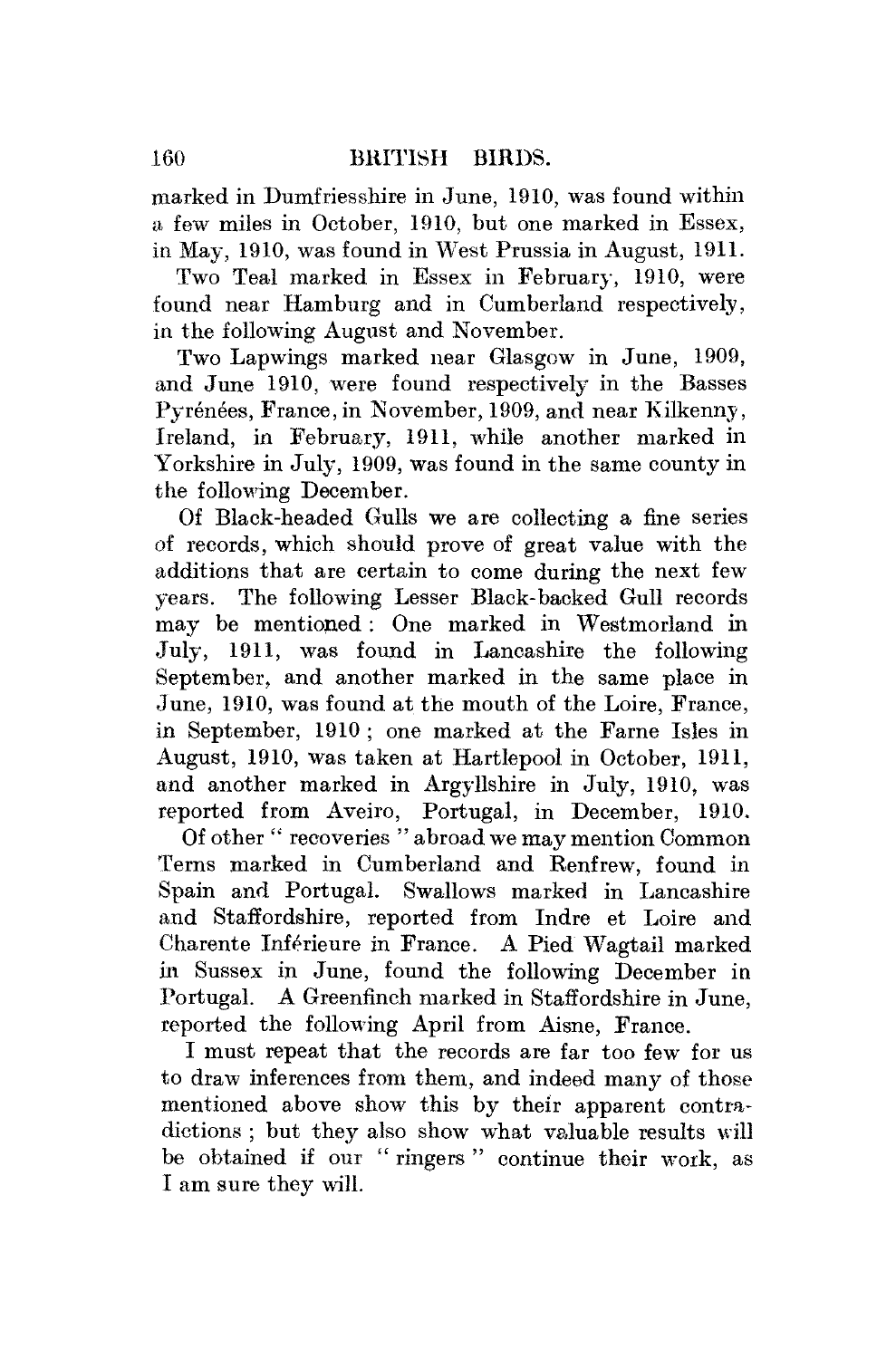#### NUMBER OF BIRDS "RINGED."

MESSRS. H. W. Robinson (1,750), N. H. Joy (1,066), F. Smalley (681), R. O. Blyth (429), A. G. Leigh (380), J. Bartholomew (301), J. R. B. B. A. B. R. H. Masefield (300), W. I. Deaumont (270), W. T. Blackwood (250), M. Port Dr. N. F. Ticehurst (170), Messrs. T. Smith (145), J. Steele Elliott (139), North London Nat. Hist. Society (C. L. Collenette, Sec.) (139), Messrs. A. Mayall (121), C. T. Cobbold (95), T. C. Hobbs (89), G. R. Humphreys<br>and W. G. Edwards (87), Miss A. C. Jackson (81), Messrs. G. P. Hony (80), M. W. Compton (78), R. E. Knowles (77), J. Murray (gamekeeper<br>to Mr. H. S. Gladstone) (71), Major H. Trevelyan (62), Miss C. M.<br>Acland (62), Messrs. W. C. Cattell (59), T. Hepburn (58), Captain W. Mackenzie (58), Messrs. G. J. van Oordt (49), T. F. Greenwood (48), H. Bentham (47), H. S. Greg (44), H. F. Witherby (44), G. T. Atchison (43), D. G. and Miss M. Garnett (43), Messrs. C. Collier (42), J. Hutton (gamekeeper to Mr. J. Bartholomew (41), W. Davies (38), W. S. Medlieott (36), Mrs. Patteson (34), Captain B. van de Weyer (31), Messrs. H. L. Popham (28), E. A. Wallis (21), R M. Barrington (20), W. A. Nicholson (20), R. Starley (18), B. Starley (18), S. Maples (18), E. G. B. Meade-Waldo (15), I. Clark (14), C. F. Archibald (14), Captain C. H. T. Whitehead (14), Mr. W. W. Lowe (12), and others who have ringed less than ten birds each

|                                                 | $^{\circ}09$            | $^{\circ}10$            | '11          |                                                        | '09                      | $^{\circ}10$ | '11                     |
|-------------------------------------------------|-------------------------|-------------------------|--------------|--------------------------------------------------------|--------------------------|--------------|-------------------------|
| Thrush, Mistle<br>. .                           | $\overline{2}$          | 48                      | 40           | Tit, Willow<br>. .                                     |                          | ı            |                         |
| Thrush, Song<br>$\ddot{\phantom{0}}$            | 71                      | 625                     | 693          | Nuthatch<br>. .                                        | ---                      | 4:7          | 5                       |
| $_{\rm Redwing}$<br>$\ddot{\phantom{a}}$<br>. . |                         | 7                       | 20           | Wren<br>$\sim$ .<br>$\ddot{\phantom{0}}$               | - 9                      | 38           | 62                      |
| Fieldfare<br>$\ddot{\phantom{a}}$<br>. .        | ----                    | 48                      | 30           | Creeper, Tree<br>٠×                                    |                          | 3            | 3                       |
| Blackbird<br>$\ddot{\phantom{a}}$<br>. .        | 83                      | 505                     | 421          | Wagtail, Pied<br>$\ddot{\phantom{0}}$                  | 12                       | 29           | 42                      |
| Ring-Ouzel<br>. .                               |                         |                         | 9            | Wagtail, White<br>$\ddot{\phantom{0}}$                 |                          |              | 6                       |
| Wheatear<br>$\ddot{\phantom{0}}$                | 1                       | 15                      | $\mathbf{I}$ | Wagtail, Grey<br>$\ddot{\phantom{a}}$                  | 5                        | 6            | 13                      |
| ${\rm Whinchat}$<br>$\ddot{\phantom{a}}$<br>٠.  | 7.                      | 30                      | 28           | Wagtail, Yellow<br>$\ddot{\phantom{0}}$                | 1                        |              |                         |
| Stonechat<br>$\ddot{\phantom{a}}$               |                         | 10                      | 19           | Pipit, Tree<br>$\ddot{\phantom{0}}$                    | 14                       | 26           | 19                      |
| Redstart<br>. .<br>. .                          | 1                       | 15                      | 35           | Pipit, Meadow<br>$\ddot{\phantom{0}}$                  | 27                       | 32           | 75                      |
| Redstart, Black<br>$\ddot{\phantom{0}}$         |                         | 5                       | -----        | Pipit, Rock<br>. .                                     | ----                     | 6            | 3                       |
| Redbreast<br>$\sim$<br>. .                      | 41                      | 217                     | 322          | Shrike, Red-backed                                     | 2                        | 15           | 13                      |
| Nightingale<br>. .                              |                         | 11                      | 4            | Flycatcher, Pied                                       | —                        | ------       | 5                       |
| Whitethroat<br>$\ddot{\phantom{0}}$             | 22                      | 53                      | 33           | Flycatcher, Spotted                                    | 23                       | 65           | 64                      |
| Whitethroat, Lesser                             | -1                      | 19                      | 5            | Swallow<br>$\ddotsc$<br>$\ddot{\phantom{0}}$           | 113                      | 463          | 594                     |
| Blackcap<br>$\ddot{\phantom{0}}$<br>. .         |                         | 7                       | 12           | Martin, House<br>$\ddot{\phantom{a}}$                  | 13                       | 128          | 73                      |
| Warbler, Garden                                 | 3                       | 9                       | 13           | Martin, Sand<br>. .                                    | -------                  | 25           | 66                      |
| Warbler, Dartford                               |                         | 5                       |              | Greenfinch<br>$\ddot{\phantom{0}}$                     | 28                       | 100          | 208                     |
| Wren, Golden-                                   |                         |                         |              | Hawfinch<br>$\ddot{\phantom{a}}$<br>. .                |                          |              | 6                       |
| erested<br>$\ddot{\phantom{a}}$                 |                         | 16                      | 15           | Goldfinch<br>$\sim$<br>. .                             | --                       | 8            | $\overline{2}$          |
| Chiffchaff<br>$\cdot$ .<br>$\ddot{\phantom{0}}$ | 2                       | 16                      | 5            | Sparrow, House<br>$\ddot{\phantom{0}}$                 | 8                        | 109          | 85                      |
| Wren, Willow<br>$\ddot{\phantom{0}}$            | 50                      | 107                     | 139          | Sparrow, Tree<br>$\ddotsc$                             | 17                       | 49           | 24                      |
| Wren, Wood<br>. .                               | ----                    | 12                      | 27           | Chaffinch<br>$\ddot{\phantom{a}}$<br>. .               | 移                        | 103          | 271                     |
| Warbler, Reed<br>. .                            |                         | $\overline{\mathbf{4}}$ | 10           | Brambling<br>٠.                                        | ------                   | ------       | 3                       |
| Warbler, Sedge<br>. .                           | 1                       | $\overline{4}$          | 12           | Linnet<br>$\ddot{\phantom{a}}$<br>$\ddot{\phantom{0}}$ | 20                       | 65           | 63                      |
| Sparrow, Hedge<br>. .                           | 18                      | 117                     | 198          | Redpoll, Lesser<br>. .                                 | $\overline{\phantom{0}}$ | 8            |                         |
| Dipper<br>. .                                   | $\overline{\mathbf{4}}$ | 9                       | $^{22}$      | Bullfinch<br>$\ddot{\phantom{a}}$<br>. .               |                          | 8            | 16                      |
| Tit, Long-tailed<br>. .                         |                         | 3                       | ---          | Bunting, Yellow<br>$\ddot{\phantom{a}}$                | $\overline{\mathbf{4}}$  | 13           | 31                      |
| Tit, Great<br>. .                               | 16                      | 127                     | 154          | Bunting, Reed<br>. .                                   | $\overline{2}$           | 8            | 40                      |
| Tit, Coal<br>$\ddot{\phantom{a}}$<br>Ω.         |                         | 12                      | 26           | Starling<br>$\ddot{\phantom{a}}$<br>. .                | 21                       | 428          | 1109                    |
| Tit, Marsh<br>. .                               |                         | 25                      | 3            | $\rm{Jay} \, \ldots$<br>$\ddot{\phantom{a}}$<br>. .    | ----                     | 5            | 3                       |
| Tit, Blue<br>$\ddot{\phantom{a}}$<br>. .        | 12                      | 54                      | 144          | Magpie<br>. .<br>. .                                   |                          | 7            | $\overline{\mathbf{4}}$ |
| M                                               |                         |                         |              |                                                        |                          |              |                         |